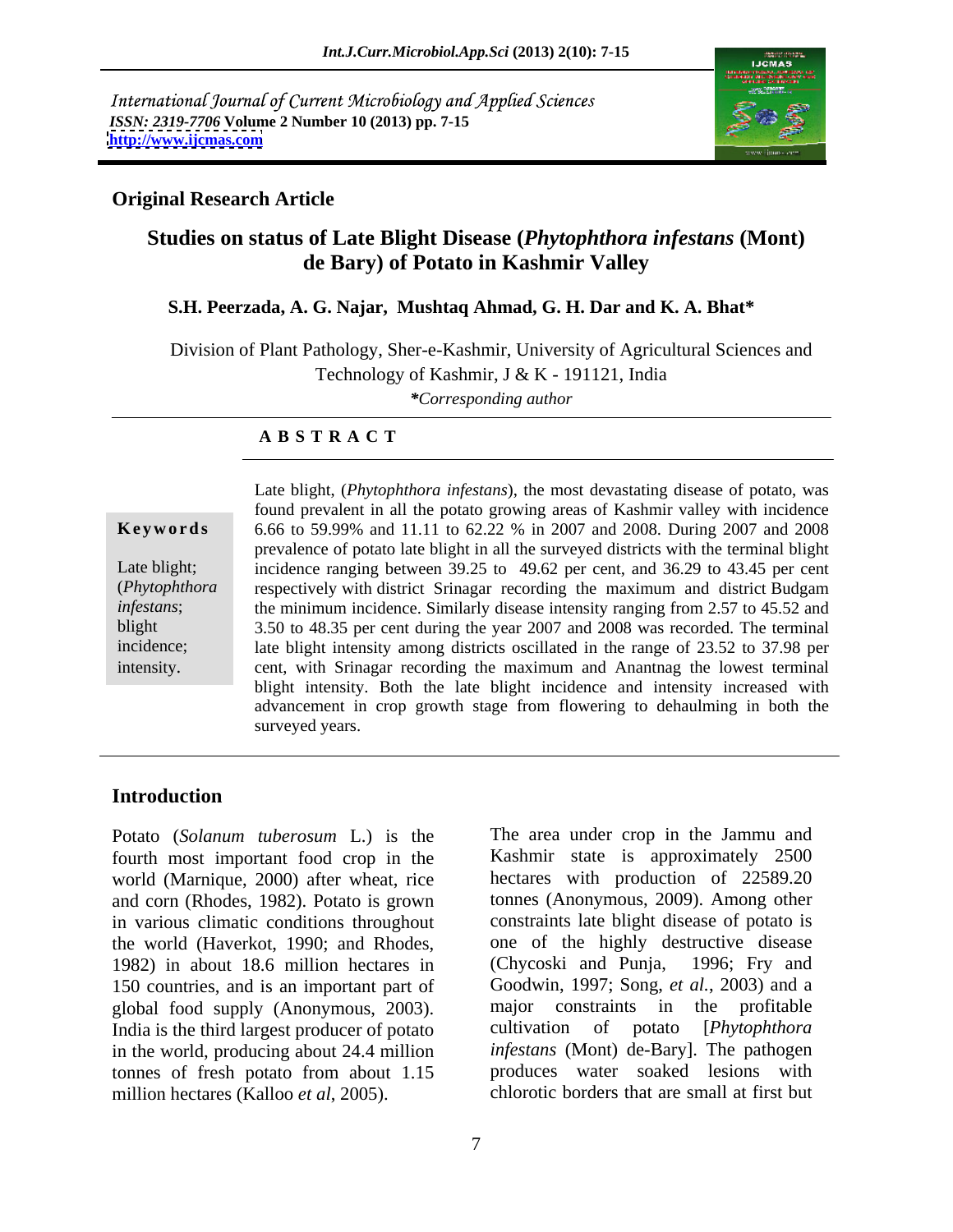expand rapidly under humid conditions, and healthy plants at flowering stage and blighting the entire plant in only a few 10 days before dehaulming of the crop. days with subsequent rotting of the developing tubers resulting in heavy yield losses under favourable conditions each year (Flier, *et al.,* 2001) with reduction in global production by approximately 15 per cent (Anonymous, 1997). Losses of up to 10 to 75 per cent by the disease have been reported in India (Dutta, 1979).

Since establishing the status and the resultant yield losses of the disease are<br>non-negativity for deciding at the locial **Disease intensity** pre-requisite for deciding at the logical components of decision making in the<br>edention of integrated disease. An area of 1m x 1.5m was randomly adoption of integrated disease  $\overrightarrow{AB}$  area of  $\overrightarrow{AB}$  and  $\overrightarrow{AB}$  and  $\overrightarrow{AB}$  and  $\overrightarrow{AB}$  and  $\overrightarrow{AB}$  and  $\overrightarrow{AB}$  and  $\overrightarrow{AB}$  and  $\overrightarrow{AB}$  and  $\overrightarrow{AB}$  and  $\overrightarrow{AB}$  and  $\overrightarrow{AB}$  and  $\overrightarrow{AB}$  and  $\overrightarrow{AB}$  and  $\overrightarrow$ management. Therefore, The objective during the present investigation was achieved by undertaking surveys of major important potato growing districts of mportant points growing districts of using the disease rating scale given by Kashmir valley

# **Materials and Methods**

A systematic survey was conducted in major potato growing districts viz., Anantnag, Baramulla, Budgam, Pulwama, and Srinagar of Kashmir valley during 2007 and 2008 cropping seasons. In each district potato fields were sampled at block level, taking three villages in each block. At each village/ location, three fields were randomly selected for recording the disease meaning was calculated by observations on late blight incidence and intensity. The package of practices adopted for raising the crop were also enquired from each grower for future interpretations and inferences.

An area of 1 m x 1.5 m was randomly **Disease incidence** marked at 10 different places in the field for recording the total number of diseased

Mathematically,

Date bright incidence 
$$
\frac{n}{N}
$$
 x 100

\n(%)

Where n is the number of plants showing blight symptoms and N the total number of plants examined. An average of the ten assessments in the fields represented the average disease incidence of the field.

**Disease intensity** An area of 1m <sup>x</sup> 1.5m was randomly marked at 10 different places in the field and the observation on the extent of the foliage blighted was recorded at flowering stage and 10 days before dehaulming Mohan and Thind (1999)

| Materials and Methods                                                                                                                                                                                                                                                                   | <b>Disease</b> | <b>Score description</b> |
|-----------------------------------------------------------------------------------------------------------------------------------------------------------------------------------------------------------------------------------------------------------------------------------------|----------------|--------------------------|
|                                                                                                                                                                                                                                                                                         | <b>Score</b>   | in terms of foliage      |
| Survey                                                                                                                                                                                                                                                                                  |                | infected $(\% )$         |
|                                                                                                                                                                                                                                                                                         |                | No visible               |
| A systematic survey was conducted in                                                                                                                                                                                                                                                    |                | symptoms                 |
| major potato growing districts viz.,                                                                                                                                                                                                                                                    |                | 1-10                     |
| Anantnag, Baramulla, Budgam, Pulwama,                                                                                                                                                                                                                                                   |                | $11-25$                  |
| and Srinagar of Kashmir valley during                                                                                                                                                                                                                                                   |                | $26 - 50$                |
| 2007 and 2008 cropping seasons. In each                                                                                                                                                                                                                                                 |                | 51-75                    |
| district potato fields were sampled at block                                                                                                                                                                                                                                            |                | >75                      |
| $\mathbf{r}$ , and the set of the set of the set of the set of the set of the set of the set of the set of the set of the set of the set of the set of the set of the set of the set of the set of the set of the set of the set<br>$\mathbf{1}$ $\mathbf{1}$ $\mathbf{1}$ $\mathbf{1}$ |                |                          |

| The disease<br>intensity was calculated<br>$\mathbf{h}$<br>. IJV |  |  |  |
|------------------------------------------------------------------|--|--|--|
| using the following formula                                      |  |  |  |

| mmation of numerical                                |  |  |
|-----------------------------------------------------|--|--|
| x100<br>1 aune                                      |  |  |
| Late blight intensity $\overline{No. of}$<br>Maximu |  |  |
| the company of the company of<br>$(\%) =$<br>plants |  |  |
| Examin<br>uiseas.                                   |  |  |
| $\qquad \qquad \cdots \qquad \qquad \cdots$         |  |  |

### **Disease incidence and incremental incremental contract Results and Discussion Results and Discussion**

### **Disease Incidence**

The data presented in Table-1 reveals prevalence of the disease in all the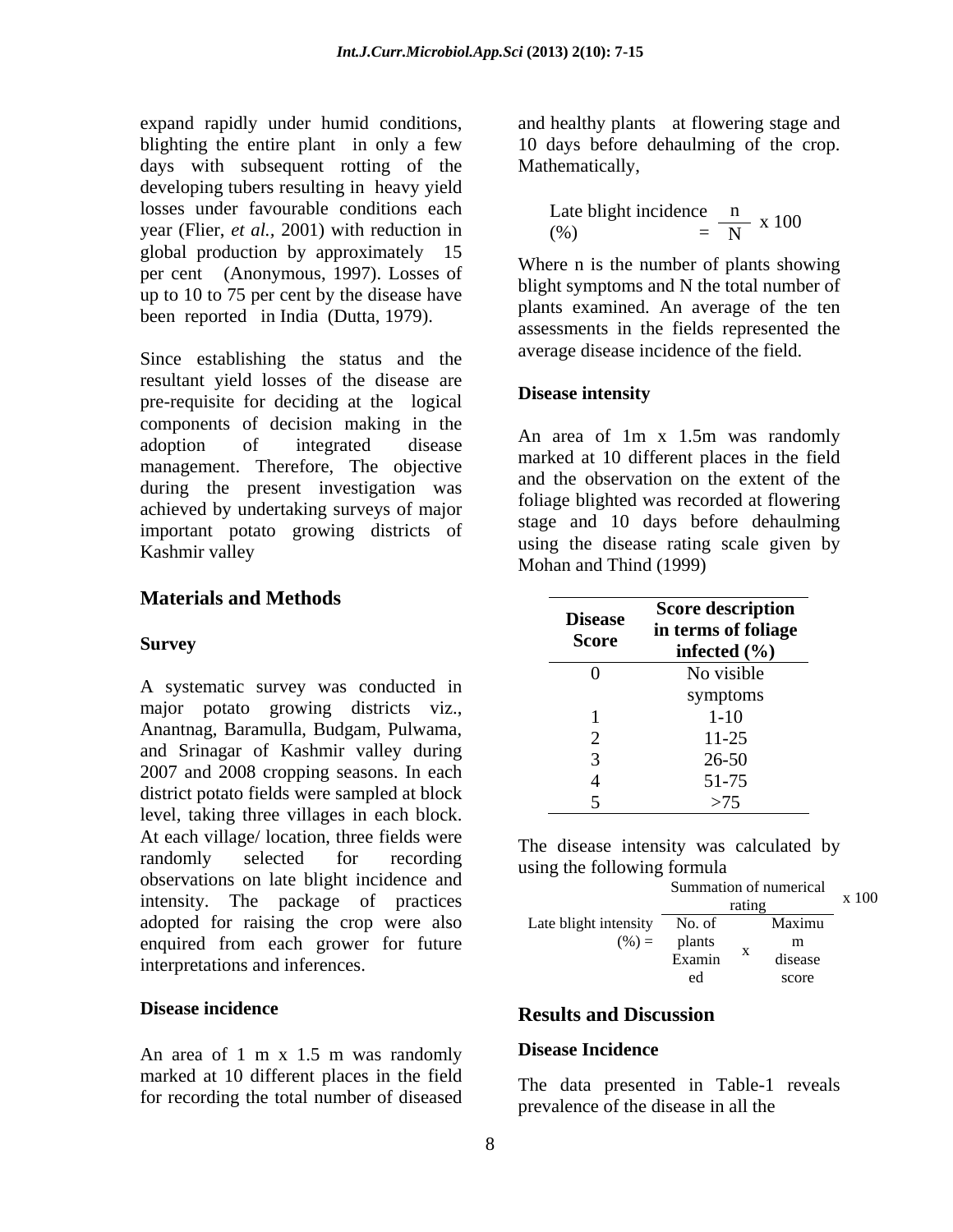|         |                |                          |                            |      | Late blight Disease incidence (%)                                          |
|---------|----------------|--------------------------|----------------------------|------|----------------------------------------------------------------------------|
|         | District Block | <b>Village</b>           | 2007                       | 2008 | <b>Mean 2007-</b>                                                          |
|         |                |                          | $\mathbf{I}$ $\mathbf{II}$ |      | $\Omega$<br>$\mathbf{H}$                                                   |
|         |                | Damhal/Hanjip            |                            |      |                                                                            |
|         |                | ora                      |                            |      | 15.55  26.66  22.22  37.77  18.88  32.22                                   |
|         | Kulgam         | Devsar                   |                            |      | 13.33  26.66  17.77  44.44  15.55  35.55                                   |
|         |                | Kulgam                   |                            |      | 13.33  26.66  17.77  31.11  15.55  28.88                                   |
|         |                | Mean                     |                            |      | 14.07 26.66 19.25 37.77 16.66 32.22                                        |
| Anantna |                | Ashimuqam                |                            |      | 9.99 33.33 17.77 37.77 13.88 35.55                                         |
|         | Phalgam        | Mattan                   |                            |      | 19.99 46.66 17.77 51.11 18.88 48.88                                        |
|         |                | Pahalgam                 |                            |      | 17.77 39.99 17.77 44.44 17.77 42.22                                        |
|         |                | Mean                     |                            |      | 15.91 39.99 17.77 44.44 16.84 42.22                                        |
|         |                | Duroo                    |                            |      | 15.55 43.33 22.22 51.11 18.88 47.22                                        |
|         | Varinag        | Kukarnag                 |                            |      | 19.99 56.66 22.22 57.77 21.11 57.22                                        |
|         |                | Verinag                  |                            |      | 19.99 53.33 24.44 55.55 22.22 54.44                                        |
|         |                | Mean                     |                            |      | 18.51 51.11 22.96 54.81 20.73 52.96                                        |
|         | Mean           |                          |                            |      | 16.16 39.25 19.99 45.66 18.07 42.46                                        |
|         |                | <b>Bosian</b>            |                            |      | 19.99 44.44 22.22 48.88 21.10 46.66                                        |
|         |                | Rohama Rafiabad          |                            |      | 13.33 39.99 17.77 44.44 15.55 42.22                                        |
|         |                | Dangiwacha               |                            |      | 11.11 39.99 17.77 42.22 14.44 41.10                                        |
|         |                | Mean                     |                            |      | 14.81 41.47 19.25 45.18 17.03 43.32                                        |
| Baramul |                | Botangoo                 |                            |      | 11.11 44.44 15.55 37.77 13.33 41.10                                        |
|         | Sopore         | Sopore                   |                            |      | 19.99 55.55 22.22 39.99 21.10 47.77                                        |
|         |                | Sangrama                 |                            |      | 13.33 35.55 17.77 37.77 15.55 36.66                                        |
|         |                | Mean                     |                            |      | 14.81 45.18 18.51 38.51 16.66 41.84                                        |
|         | Tangma         | Gulmarg                  |                            |      | 17.77 33.33 15.55 42.22 16.66 37.77                                        |
|         | rg             | Narbal                   |                            |      | 24.44 53.33 24.44 57.77 24.44 55.55                                        |
|         |                | Yarikha                  |                            |      | 17.77 35.55 17.77 42.22 17.77 38.88                                        |
|         |                | Mean                     |                            |      | 19.99 40.73 19.25 47.40 19.62 44.06                                        |
|         | <b>Mean</b>    |                          |                            |      | 16.53 42.46 19.00 43.69 17.77 43.08                                        |
|         |                | Badipura                 |                            |      | 13.33 35.55 22.22 39.99 17.77 37.77                                        |
|         |                | Chadoora Bugam<br>Gurwat |                            |      | 13.33 39.99 17.77 44.44 15.55 42.22<br>13.33 35.55 17.77 37.77 15.55 36.66 |
|         |                | Mean                     |                            |      | 13.33 37.03 19.25 40.73 16.29 38.88                                        |
|         |                | Arizal                   |                            |      | 15.55 46.66 22.22 39.99 18.88 43.33                                        |
| Budgam  | Khansahi       | Khansahib                |                            |      | 19.99 39.99 24.44 51.11 22.22 45.55                                        |
|         |                | Parinoo                  |                            |      | 19.99 57.77 24.44 48.88 22.22 53.32                                        |
|         |                | Mean                     |                            |      | 18.51 48.14 23.71 46.66 21.11 47.40                                        |
|         |                | Khag                     |                            |      | 15.55 43.33 17.77 51.11 16.66 47.22                                        |
|         | Soibugh        | Sholipora                |                            |      | 13.33 40.00 17.77 39.99 15.55 39.99                                        |
|         |                | Soibugh                  |                            |      | 15.55 46.66 22.22 57.77 18.88 52.22                                        |
|         |                | Mean                     |                            |      | 14.81 43.33 19.25 49.62 17.03 46.47                                        |
|         | Mean           |                          |                            |      | 15.55 42.83 20.73 45.66 18.14 44.25                                        |

**Table.1** Incidence of late blight of potato at various locations of Kashmir during 2007-2008, cropping season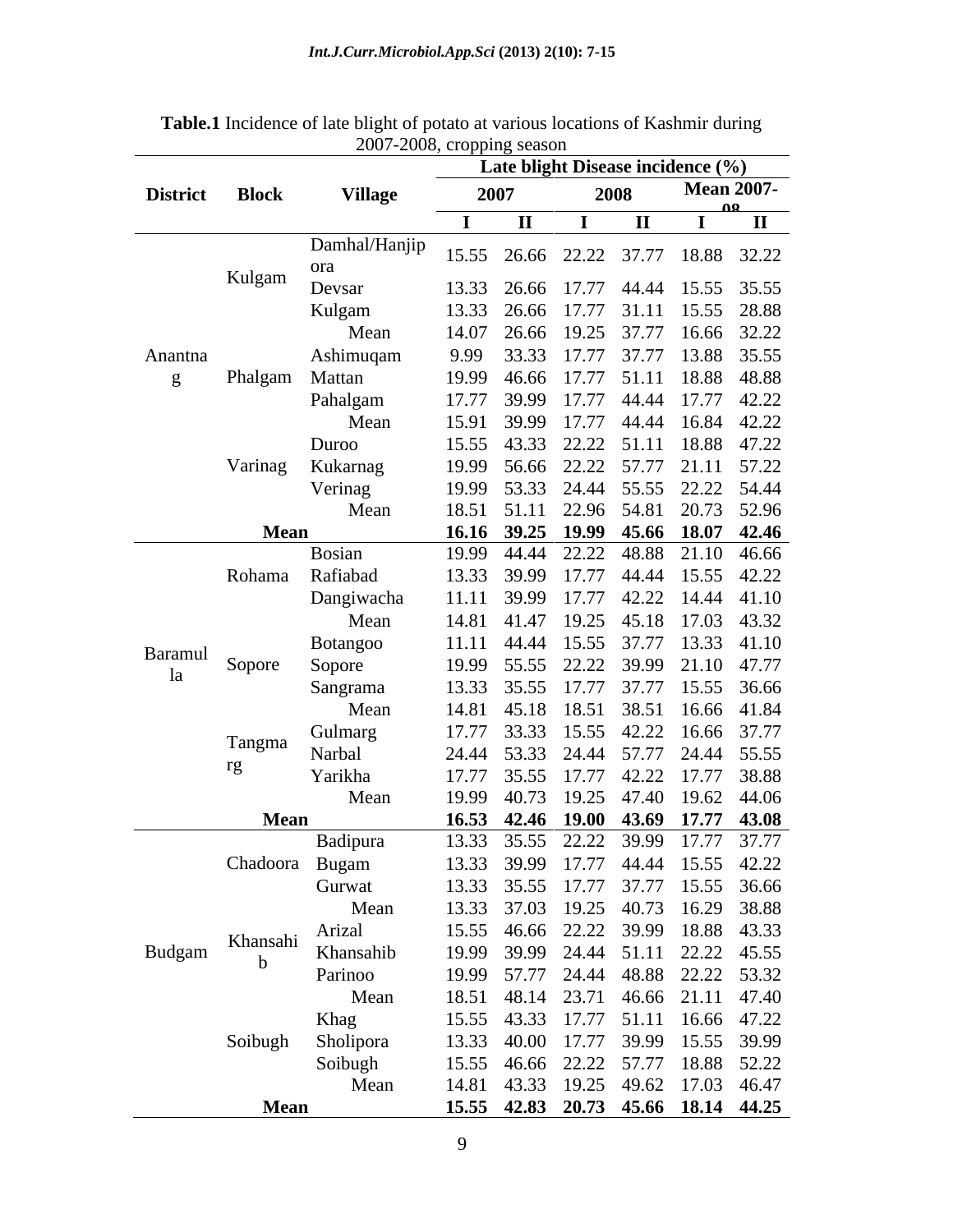|                   |             | Abham     | 6.66 33.33 15.55 37.77 11.10 35.55  |
|-------------------|-------------|-----------|-------------------------------------|
|                   | Keller      | Achgosh   | 19.99 51.11 17.77 37.77 18.88 44.44 |
|                   |             | Keller    | 17.77 35.55 15.55 37.77 16.66 36.66 |
|                   |             | Mean      | 14.80 39.99 16.2 37.77 15.54 38.88  |
|                   |             | Muran     | 13.33 37.77 22.22 42.22 17.77 39.99 |
|                   |             | Rajpura   | 17.77 42.22 22.22 46.66 19.99 44.44 |
| Pulwama Rajpora   |             | Shadimarg | 11.11 37.77 15.55 37.77 13.33 37.77 |
|                   |             | Mean      | 14.07 39.25 19.99 42.22 17.03 40.73 |
|                   |             | Hurpura   | 17.77 46.66 17.77 51.11 17.77 48.88 |
|                   | Shopian     | Zainpura  | 19.99 44.44 22.22 57.77 21.10 51.10 |
|                   |             | Khansahib | 13.33 42.22 22.22 57.77 17.77 49.99 |
|                   |             | Mean      | 17.03 44.44 20.73 55.55 18.88 49.99 |
|                   | <b>Mean</b> |           | 15.30 41.22 18.99 45.17 17.15 43.20 |
|                   |             | Ganderbal | 22.22 53.33 17.77 48.88 19.99 51.10 |
|                   |             | Lar       | 13.33 37.77 11.11 31.11 12.22 34.44 |
|                   | Ganderbal   | Tulmullah | 15.55 42.22 22.22 51.11 18.88 46.66 |
|                   |             | Mean      | 17.03 44.44 17.03 43.70 17.03 44.06 |
|                   |             | Gunbugh   | 15.55 59.99 22.22 62.22 18.88 61.10 |
|                   |             | Maloora   |                                     |
| Srinagar Srinagar |             |           | 19.99 59.99 24.44 62.22 22.21 61.10 |
|                   |             | Palpora   | 19.99 55.55 24.44 57.77 22.21 56.66 |
|                   |             | Mean      | 18.51 58.51 23.70 60.73 21.10 59.62 |
|                   |             | Fraw      | 15.55 42.22 17.77 37.77 16.66 39.99 |
|                   | Kagan       | Kangan    | 19.99 53.33 15.55 37.77 17.77 45.55 |
|                   |             | Kullun    | 15.55 42.22 17.77 42.22 16.66 42.22 |
|                   |             | Mean      | 17.03 45.92 17.03 39.25 17.03 42.58 |
|                   | <b>Mean</b> |           | 17.52 49.62 19.25 47.89 18.42 48.75 |

### **Table-1 Contd**

Data presented as average of 27 observation across the village; data recorded at flowering (1) and 10 days before dehaulming (11) during the cropping season

locations surveyed with varying degrees of Maloora, Gungbugh and Palpora in block incidence. Fields in district Srinagar Srinagar, Narbal in block Tangmarg, exhibited the maximum blight incidence Kokernag and Verinag in block Verinag (46.52%) followed by those in Budgam and Parinoo in block Khansahib, where as (42.03%), whereas Baramulla, Pulwama a blight incidence of less than 30 per cent and Anantnag fields displayed lesser late was recorded in villages Kulgam and blight incidence (40.23 to 40.96%) at Damhal/Hanjipora of block Kulgam at the dehaulming. Among blocks at the same same crop stage. The data recorded during crop stage, Srinagar fields recorded the 2007 season revealed the prevalence of maximum late blight incidence (57.36%) potato late blight in all the surveyed followed by Verinag fields (50.73%), districts with the terminal blight incidence whereas Kulgam fields exhibited the least ranging between 39.25 to 49.62 per cent, incidence (29. 99%) of the disease. The district Srinagar recording the villages where more than 50 per cent late blight incidence was recorded were

district Srinagar recording the maximum and district.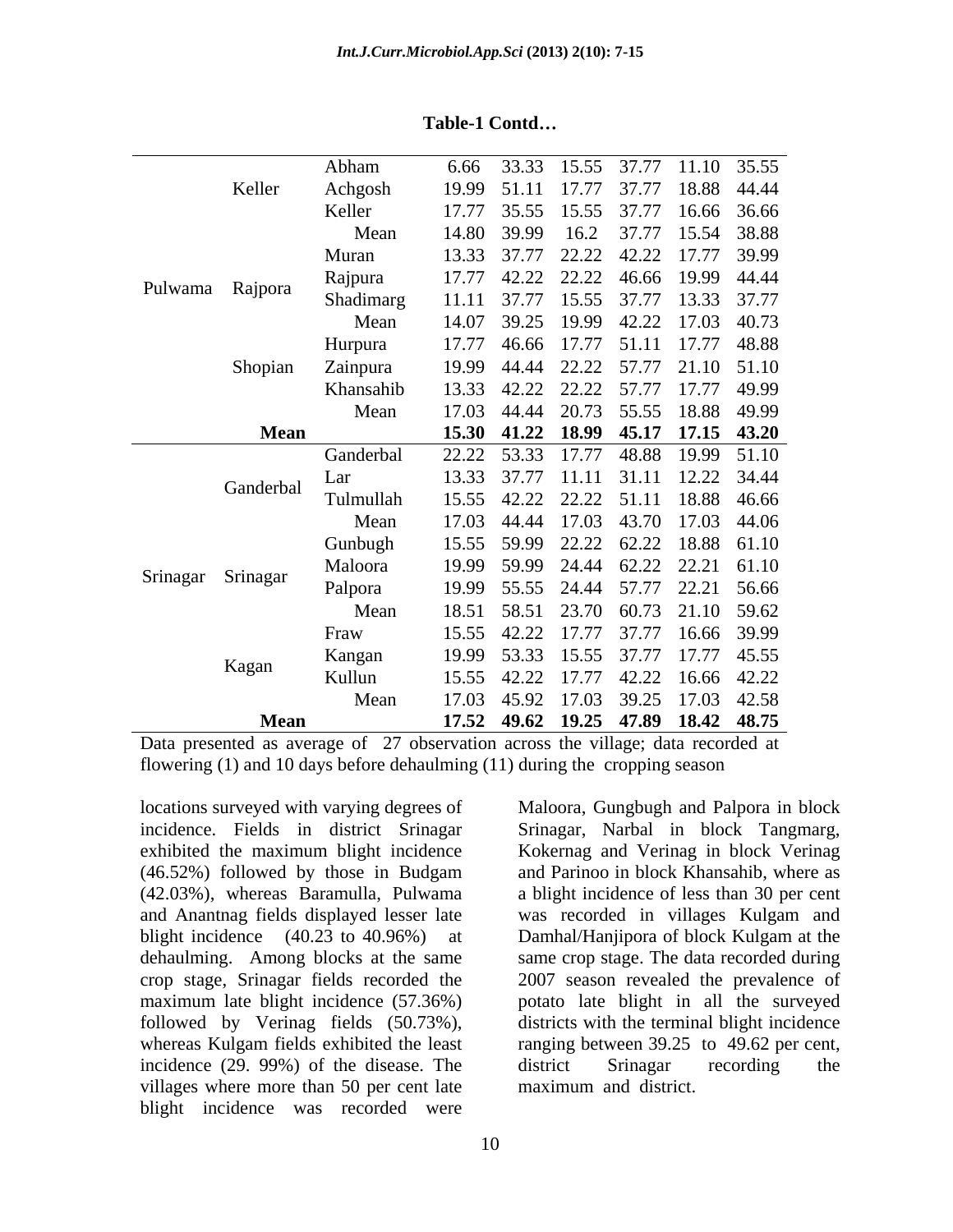

**Figure.1** Status of potato late blight at various locations in Kashmir during 2007 and 2008 cropping seasons

Budgam the minimum incidence. Among crop growth stage from flowering to that in block Verinag of district Anantnag district Anantnag exhibited the minimum incidence. Among blocks, the maximum Ganbugh in block Srinagar, Sopore in block Sopore Narbal in block Tangmarg, block Khanshaib. However, all the blocks in Kashmir was observed during Devsar, Kulgam in block Kulgam incidence increased with advancement in incidence of 26.66 per cent only.

blocks, the maximum terminal blight dehaulming. The terminal late blight incidence was recorded in block Srinagar incidence among districts oscillated in the of district Srinagar (58.51%) followed by range of 36.29 to 43.45 per cent, with (51.11%), whereas the block Kulgam of Budgam the lowest terminal blight terminal blight incidence (26.66 %). The terminal blight incidence was recorded in villages which exhibited terminal blight block Srinagar of district Srinagar (56.29 incidence of more than 50 per cent are %) followed by that in block Verinag of Kangan in block Kangan, Ganderbal in district Anantnag (50.36%), whereas the block Ganderbal, Palpora Maloora and block Kulgam of district Anantnag and Achgosh in block Keller, Verinag and (26.66%). The villages which exhibited Kokernag in block Verinag, and Parinoo in terminal blight incidence of more than 50 surveyed villages viz., Damhal/Hanjipora, Gangbugh in block Srinagar, Narbal in Kulgam and Devsar in block Kulgam, block Tangmarg, Zainpura and Khansahib exhibited the lowest terminal blight in block Shopian, Kalnag and Kakernag in incidence of 26.66 per cent only. Similar block Verinag and Soibugh and Sholipora trend of late blight incidence in potato in block Soibugh. However, all the fields located in different districts and surveyed villages viz., Damhal/Hanjipora, 2008 cropping season. The blight exhibited the lowest terminal blight Srinagar recording the maximum and incidence. Among blocks, the maximum block Keller of district Pulwama exhibited the minimum terminal blight incidence per cent are Palpora, Maloora and Devsar, Kulgam in block Kulgam Franchieve of 19.66 per control in the search of 26.66% per cent of the block Singary incidence and the block Singary incidence and the block Singary reconding distinguists oscillated in the block Singary reconding the max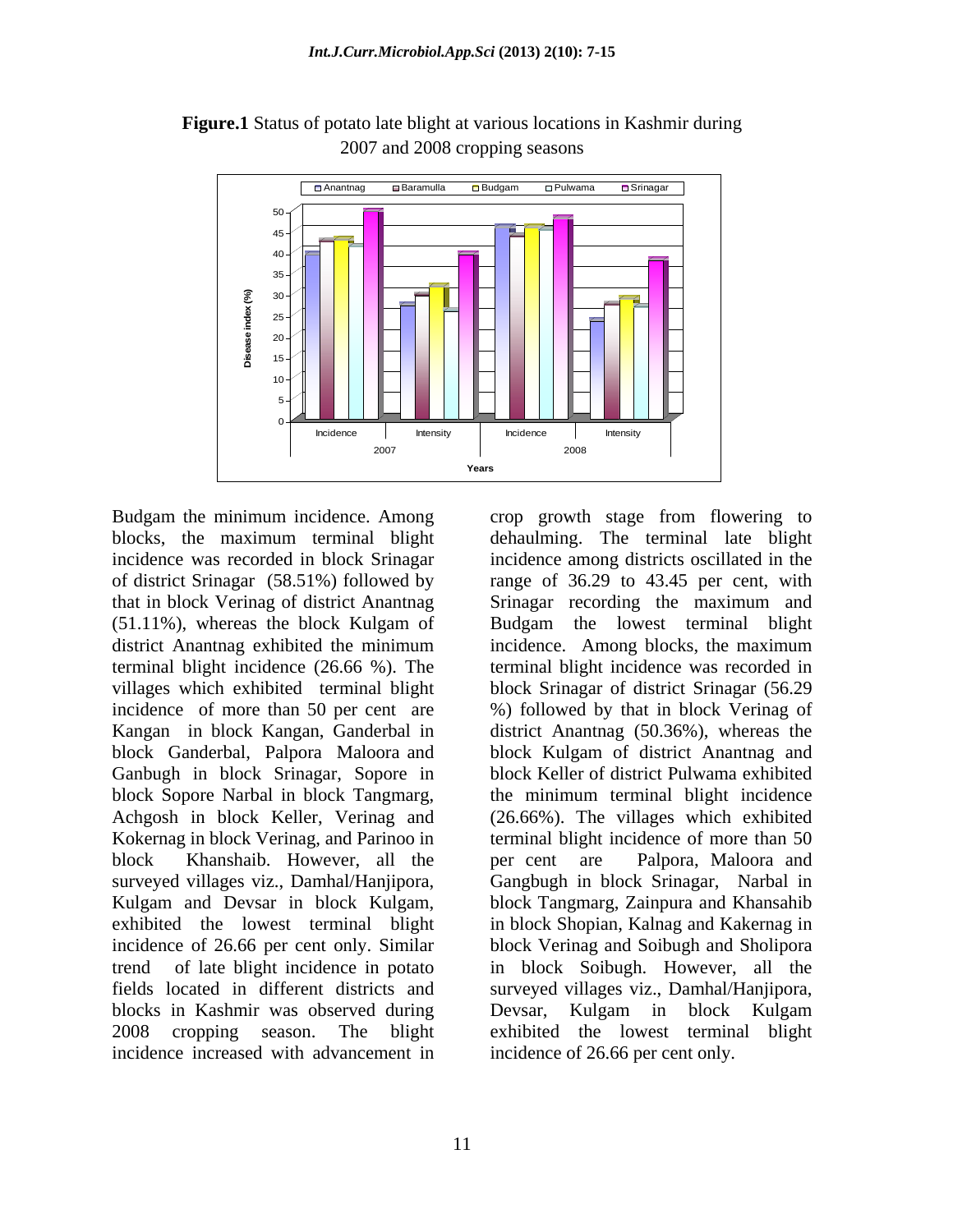|         |                 |                |           |      |              | Late blight Disease intensity (%)   |
|---------|-----------------|----------------|-----------|------|--------------|-------------------------------------|
|         | District Block  | <b>Village</b> | 2007      | 2008 |              | <b>Mean 2007-</b><br>08             |
|         |                 |                |           |      | $\mathbf{I}$ | $\mathbf{H}$                        |
|         |                 | Devsar         | 6.5 25.39 |      |              | 3.50 21.50 5.07 23.71               |
|         | Kulgam          | Kulgam         | 7.5 19.59 |      |              | 8.50 17.40 8.05 18.67               |
|         |                 | Mean           |           |      |              | 7.97 22.16 7.56 19.44 7.82 20.76    |
|         |                 | Ashimuqam      |           |      |              | 8.33 30.90 9.8 24.58 9.05 27.74     |
|         | Anantna Phalgam | Mattan         |           |      |              | 11.71 34.96 10.7 28.27 11.27 31.61  |
|         |                 |                |           |      |              |                                     |
|         |                 | Pahalgam       |           |      |              | 8.94 30.56 9.9 23.56 9.45 27.00     |
|         |                 | Mean           |           |      |              | 9.66 32.14 10.13 25.47 9.92 28.78   |
|         |                 | Duroo          |           |      |              | 7.75 27.50 10.30 25.54 9.02 26.52   |
|         | Varinag         | Kukarnag       |           |      |              | 9.72 30.40 10.50 23.12 10.11 26.75  |
|         |                 | Verinag        |           |      |              | 11.82 24.50 8.51 28.33 10.16 26.41  |
|         |                 | Mean           |           |      |              | 9.76 27.46 9.77 25.66 9.76 26.56    |
|         | Mean            |                |           |      |              | 9.13 27.25 9.15 23.52 9.16 25.36    |
|         | Rafiaba         | Bosian         |           |      |              | 11.07 38.03 10.71 33.92 10.89 35.97 |
|         |                 | Dangiwacha     |           |      |              | 7.10 32.71 9.72 25.12 8.41 28.91    |
|         |                 | Rohama         |           |      |              | 9.08 34.60 11.07 25.94 10.07 30.27  |
|         |                 | Mean           |           |      |              | 9.08 35.11 10.50 28.32 29.37 31.71  |
|         |                 | Botangoo       |           |      |              | 6.61 21.91 5.71 25.71 6.61 23.80    |
| Baramul | Sopore          | Sangrama       |           |      |              | 10.70 20.01 9.90 15.43 10.32 17.72  |
| la      |                 | Sopore         |           |      |              | 8.70 20.07 8.71 26.75 8.70 23.41    |
|         |                 | Mean           |           |      |              | 8.67 20.66 8.10 22.63 8.54 24.64    |
|         |                 | Gulmarg        |           |      |              | 9.21 28.07 11.40 24.93 10.30 27.50  |
|         | Tangma          | Narbal         |           |      |              | 14.61 43.71 17.30 46.75 15.95 45.23 |
|         | rg              |                |           |      |              |                                     |
|         |                 | Yarikha        |           |      |              | 8.05 27.16 6.50 22.24 7.27 24.70    |
|         |                 | Mean           |           |      |              | 10.62 32.98 11.73 31.30 11.17 32.14 |
|         | Mean            |                |           |      |              | 9.45 29.58 10.11 27.41 16.48 28.46  |
|         |                 | Badipura       |           |      |              | 13.70 33.45 18.50 24.50 16.13 28.97 |
|         |                 | Chadoora Bugam |           |      |              | 14.00 42.35 19.11 36.50 16.55 39.42 |
|         |                 | Gurwat         |           |      |              | 11.10 35.44 17.03 38.90 14.65 38.67 |
|         |                 | Mean           |           |      |              | 12.93 38.08 18.21 33.30 15.77 35.68 |
|         | Khansahi        | Arizal         |           |      |              | 9.70 24.39 14.40 26.55 12.05 25.47  |
| Budgam  |                 | Khansahib      |           |      |              | 13.50 35.58 13.20 27.91 13.35 31.74 |
|         |                 | Parinoo        |           |      |              | 15.30 38.55 14.30 36.51 14.84 37.53 |
|         |                 | Mean           |           |      |              | 12.83 32.84 13.96 30.32 13.41 31.58 |
|         |                 | Khag           |           |      |              | 10.70 28.50 11.40 30.03 11.05 29.26 |
|         | Soibugh         | Sholipora      |           |      |              | 8.70 20.50 9.50 15.50 9.15 18.00    |
|         |                 | Soibugh        |           |      |              | 11.70 23.58 11.50 34.50 11.66 29.04 |
|         |                 | Mean           |           |      |              | 10.36 24.19 10.80 26.76 10.62 25.43 |
|         | <b>Mean</b>     |                |           |      |              | 12.04 31.70 14.32 28.79 16.26 30.89 |

| <b>Table.2</b> Intensity of late blight of<br>t of potato at various locations of Kashmir during |  |
|--------------------------------------------------------------------------------------------------|--|
| 2008<br>רחמ<br>s cropping seasons<br>ang zu                                                      |  |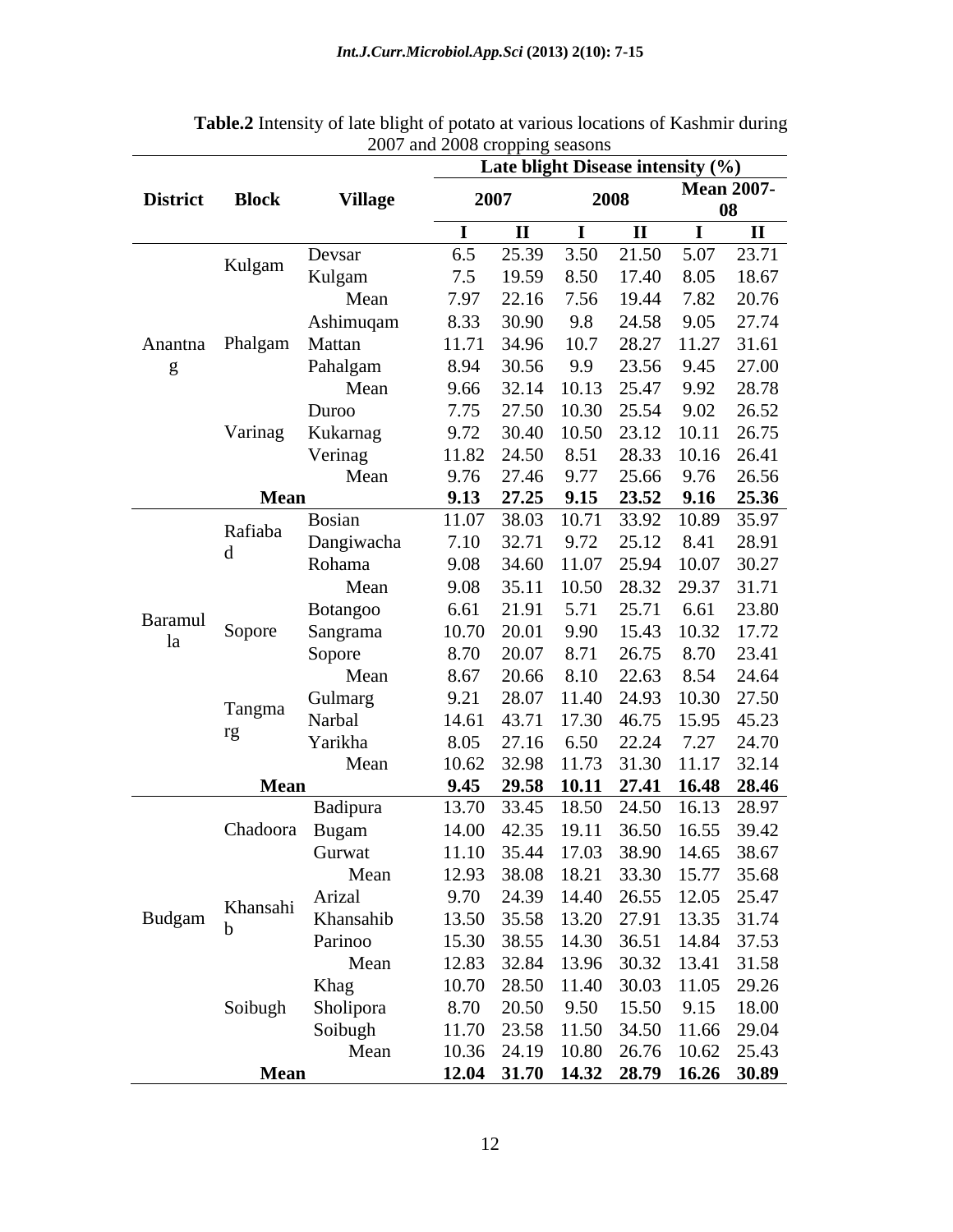|                   | Abhama      | 25.52 5.70 24.53 4.13 25.05<br>2.57   |                         |             |       |
|-------------------|-------------|---------------------------------------|-------------------------|-------------|-------|
| Keller            | Achgosh     | 7.14 21.74 10.60 23.31                |                         | 0.87        | 22.52 |
|                   | Keller      | 23.72 5.80 24.54 7.32 24.13<br>8.80   |                         |             |       |
|                   | Mean        | 6.17 23.66 7.36 24.12 4.10 23.90      |                         |             |       |
|                   | Muran       | 7.48 26.92 7.90 24.53 7.53 25.72      |                         |             |       |
|                   | Rajpura     | 27.31 11.71 28.33 10.25 27.82<br>8.89 |                         |             |       |
| Pulwama Rajpora   | Shadimarg   | 4.39 23.31 7.30 28.32 5.82 25.81      |                         |             |       |
|                   | Mean        | 6.92 25.84                            | 8.97 27.06 7.86 26.45   |             |       |
|                   | Hurpura     | 9.07 27.73 11.50 25.06 10.28 26.39    |                         |             |       |
| Shopian           | Imamsahib   | 9.72 30.71 13.61 33.75 11.66 32.23    |                         |             |       |
|                   | Zainpura    | 10.71 31.74 8.20 28.95 9.45 30.34     |                         |             |       |
|                   | Mean        | 9.83 30.06 11.10 29.25 10.46 29.65    |                         |             |       |
|                   |             |                                       |                         |             |       |
|                   | <b>Mean</b> | 7.64 25.84 9.14 26.81 7.47 26.66      |                         |             |       |
|                   | Ganderbal   | 15.07 38.90 12.30 38.51 13.68 38.70   |                         |             |       |
| Ganderbal         | Lar         | 6.06 27.08 8.40 25.50 7.23 26.29      |                         |             |       |
|                   | Tulmullah   | 11.22 40.30                           | 10.20 43.53 10.71 41.91 |             |       |
|                   | Mean        | 10.78 35.42 10.30 35.84 10.54 35.63   |                         |             |       |
|                   | Gunbugh     | 12.36 42.76 14.71 48.35 13.53 45.55   |                         |             |       |
| Srinagar Srinagar | Maloora     | 15.03 38.70 14.90 43.70 13.68 41.20   |                         |             |       |
|                   | Palpora     | 14.30 45.52 15.31 43.30 14.82 44.41   |                         |             |       |
|                   | Mean        | 13.89 42.72 14.97 45.11 14.01 43.72   |                         |             |       |
|                   | Fraw        | 30.11 9.31<br>08.90                   | 33.51 9.01 31.31        |             |       |
|                   | Kangan      | 12.03 34.91 9.31 33.07                |                         | 10.67 34.49 |       |
| Kagan             | Kullun      | 10.75 36.60 11.03 32.41               |                         | 10.89 34.50 |       |
|                   | Mean        | 10.58 33.87 9.88 32.99 10.19 33.43    |                         |             |       |
| <b>Mean</b>       |             | 11.78 37.33 11.65 37.98 11.58 37.59   |                         |             |       |

**Table-2 Contd**

Data presented as average of 27 observation across the village; data recorded at flowering (1) and 10 days before dehaulming (11) during the cropping season

### **Disease intensity**

The data (Table-2) reveals varying degrees exhibited the least intensity (20.76%) of of blight intensity throughout the valley. the disease. The villages where more than Fields in district Srinagar exhibited the 40 per cent late blight intensity was maximum blight intensity (37.59%) recorded were Tulmullah in block followed by those in Budgam (30.89%), Ganderbal, Maloora, Gangbugh and whereas Baramulla, Pulwama, and Palpora in block Srinagar, and Parinoo Anantnag fields displayed late blight in block Khanshaib, whereas a blight intensity in the range of 25.36 to 28.46 per cent only at the dehaulming. Among recorded in villages Kulgam of block blocks at the same crop stage Srinagar Kulgam and Sopore in block Sopore at the fields recorded the maximum late blight same crop stage. The data recorded during intensity (43.72%) followed by Chadoora 2007 season revealed the prevalence of fields (35.68%), whereas Kulgam fields

intensity of less than 20 per cent was

recorded were Tulmullah in block Ganderbal, Maloora, Gangbugh and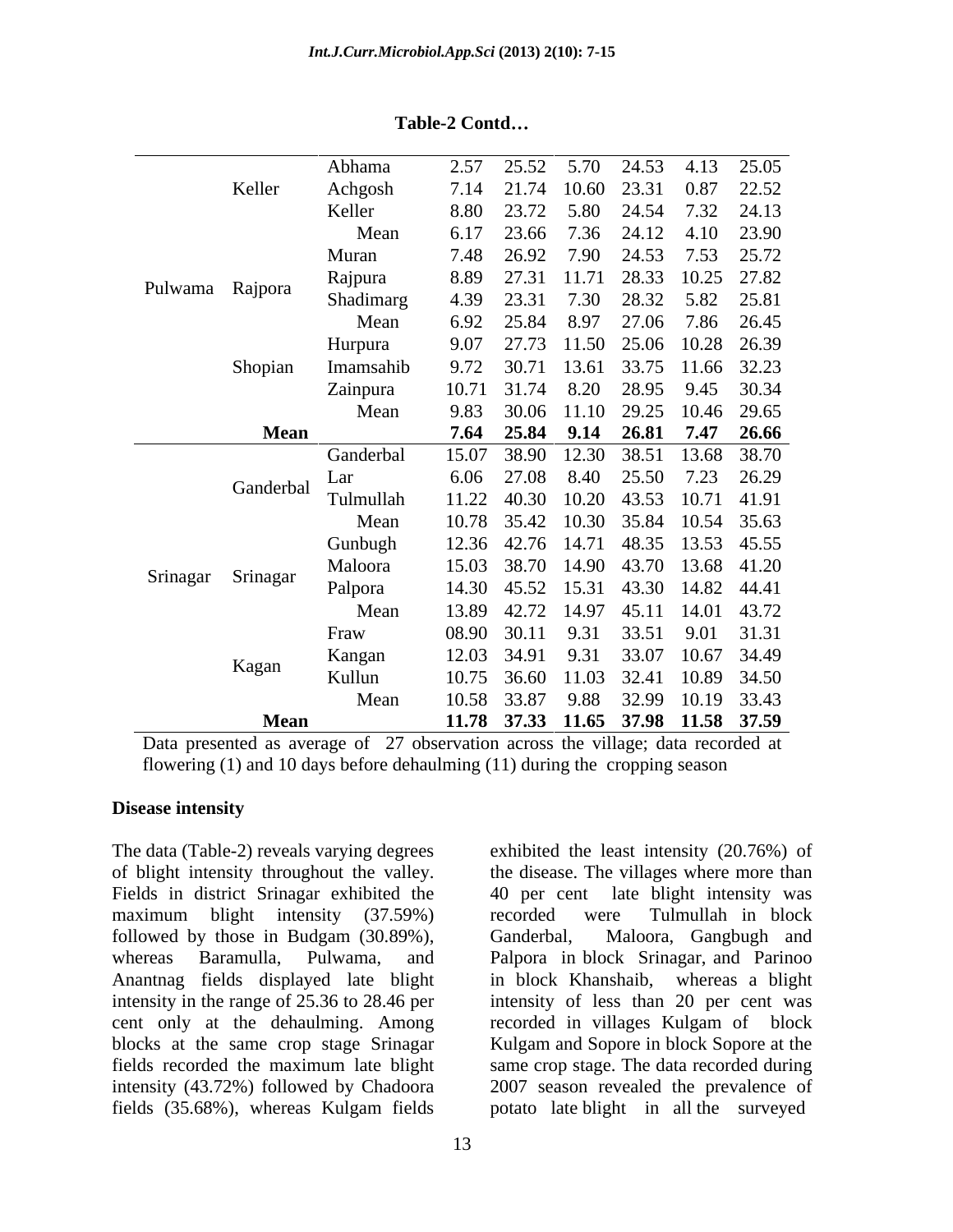districts with the terminal blight intensity and district Pulwama the minimum terminal blight intensity was recorded in terminal blight intensity (20.66%). The 19.59 per cent only. exhibited the maximum disease incidence

intensity increased with advancement in intensity among districts oscillated in the been reported up to 50-70% (Haq et al., range of 23.52 to 37.98 per cent, with 2008). Kumar *et al.* (2003) reported 25-<br>Srinagar recording the maximum and 85% yield losses due to late blight

Insight into the data (Fig. 1) revealed that surveyed location. The disease intensity locations which reflect in the form of during both the years was almost similar all different environmental factors. The disease intensity followed by district

surveyed fields showing blight incidence and location to location depending on the

ranging between 25.84 to 37.33 per cent,  $1)$  and intensity 2.57 to 45.52 and 3.50 to district Srinagar recording the maximum 48.35 (Table-2) during 2007 and 2008, intensity. Among blocks, the maximum (6.60 and 11.11 %) at flowering stage and block Srinagar of district Srinagar dehaulming stage during both the cropping (42.72%) followed by that in block seasons, respectively. The lesser blight Chadoora of district Budgam (38.08 %), incidence and intensity was recorded in whereas the block Sopore of district 2007 compared to those in 2008, seems to Baramulla exhibited the minimum villages which exhibited terminal blight during 2008 and led to increased disease intensity of more than 40 per cent are development and spread. The role of Tulmullah in block Ganderbal, Palpora environmental factors such as temperature, and Gangbugh in block Srinagar, Narbal in topographical features and high relative block Tangmarg, and Bugam in Chadoora. humidity in the development of late blight However, in all the surveyed villages epidemic has been well documented Kulgam in block Kulgam exhibited the (Harrison, 1992; Fahim *et al.*, 2002). In lowest terminal blight intensity of general, the fields in district Srinagar Similar trend of late blight intensity in Budgam (44.25 %) at dehaulming stage. potato fields located in different districts Monoculture of potato over large and blocks in Kashmir was observed contiguous areas and the prevalence of during 2008 cropping seasons. The blight high humid conditions in district Srinagar crop growth stage from flowering to led to much increased disease intensity. dehaulming. The terminal late blight The yield losses during the 2007 have Srinagar recording the maximum and 85% yield losses due to late blight Anantnag the lowest terminal blight depending mainly on the degree of intensity. susceptibility of the host plant. The comparatively more disease incidence in places in the valley seem largely due to 2008 compared to that in 2007 all the topographical differences between with district Srinagar exhibiting more adoption of different cropping patterns and Budgam. in the field also account for such The disease was prevalent in all the disease seem to vary from region to region of 6.66 to 59.99 and 11.11 to 62.22(Table respectively. The incidence was minimum  $(6.60$  and  $11.11$  %) at flowering stage and reached maximum (59.99 and 62.22%) at be owing to the pre-disposing environmental conditions which prevailed exhibited the maximum disease incidence (48.75%) followed by those in district during the cropping season seem to have been reported up to 50-70% (Haq *et al*., 2008). Kumar *et al.* (2003) reported 25 varying levels of disease intensity and the inflicting losses recorded at different locations which reflect in the form of different environmental factors. the use of different undescriptive varieties differences. Thus the losses due to the